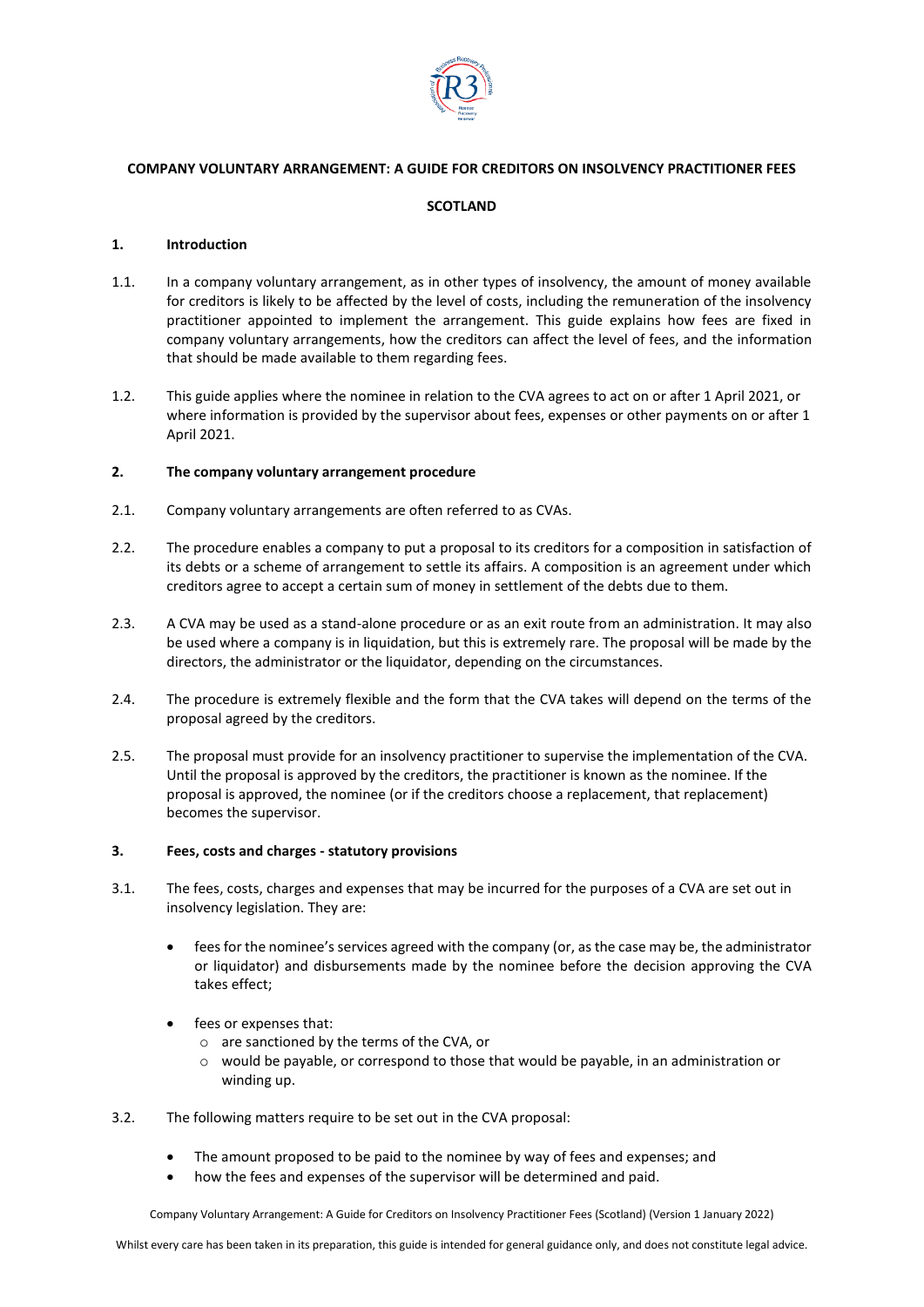

## **4. The role of the creditors**

- 4.1. It is for the creditors to decide whether to agree the terms relating to remuneration and the other provisions of the proposal. The creditors have the power to modify any of the terms of the proposal, including those relating to the fixing of remuneration. The nominee should be prepared to disclose the basis of fees, and proposals for charging the supervisor's fees, to the creditors.
- 4.2. Although there are no further statutory provisions relating to remuneration in CVAs, the terms of the proposal may provide for the establishment of a committee of creditors, which may include among its functions the fixing of the supervisor's remuneration.

### **5. What information should the creditors receive?**

## **5.1. General principles**

- 5.1.1. Those responsible for approving payments to the nominee, supervisor or their associates should be provided with sufficient information to make an informed judgement about the reasonableness of their requests.
- 5.1.2. Disclosures by the nominee/supervisor should be of assistance to creditors and other interested parties in understanding what was done, why it was done, and how much it cost.
- 5.1.3. Information provided by the nominee, supervisor or proposed supervisor should be presented in a manner that is transparent, consistent throughout the life of the case and useful to creditors and other interested parties, whilst being proportionate to the circumstances of the case.
- 5.1.4. The nominee/supervisor should disclose:
	- the estimated costs of the CVA including the proposed remuneration of the nominee and the supervisor and the bases for those estimates;
	- all payments, arising from the insolvency appointment to the nominee/supervisor or their associates, including:
		- $\circ$  the cost of any additional specialist assistance which will not be provided by any supervisor appointed, and the reason why such assistance is necessary;
		- o the identity of the source of any referral of the company, the relationship or connection of the referrer to the company and, where any payment has been made or is proposed to the referrer, the amount and reason for that payment;
		- o details of the amounts and source of other payments made, or proposed to be made, to the nominee and the supervisor or their firms in connection, or otherwise, with the proposed CVA, directly or indirectly and the reason(s) for the payment(s);
	- the form and nature of any professional or personal relationships between the nominee/supervisor and their associates.
- 5.1.5. Payments should not be approved by any party with whom the nominee/supervisor has a professional or personal relationship which gives rise to a conflict of interest.
- 5.1.6. The nominee/supervisor should inform creditors and other interested parties of their rights under insolvency legislation and should advise them how they may access suitable information setting out their rights within the first communication with them and in each subsequent report.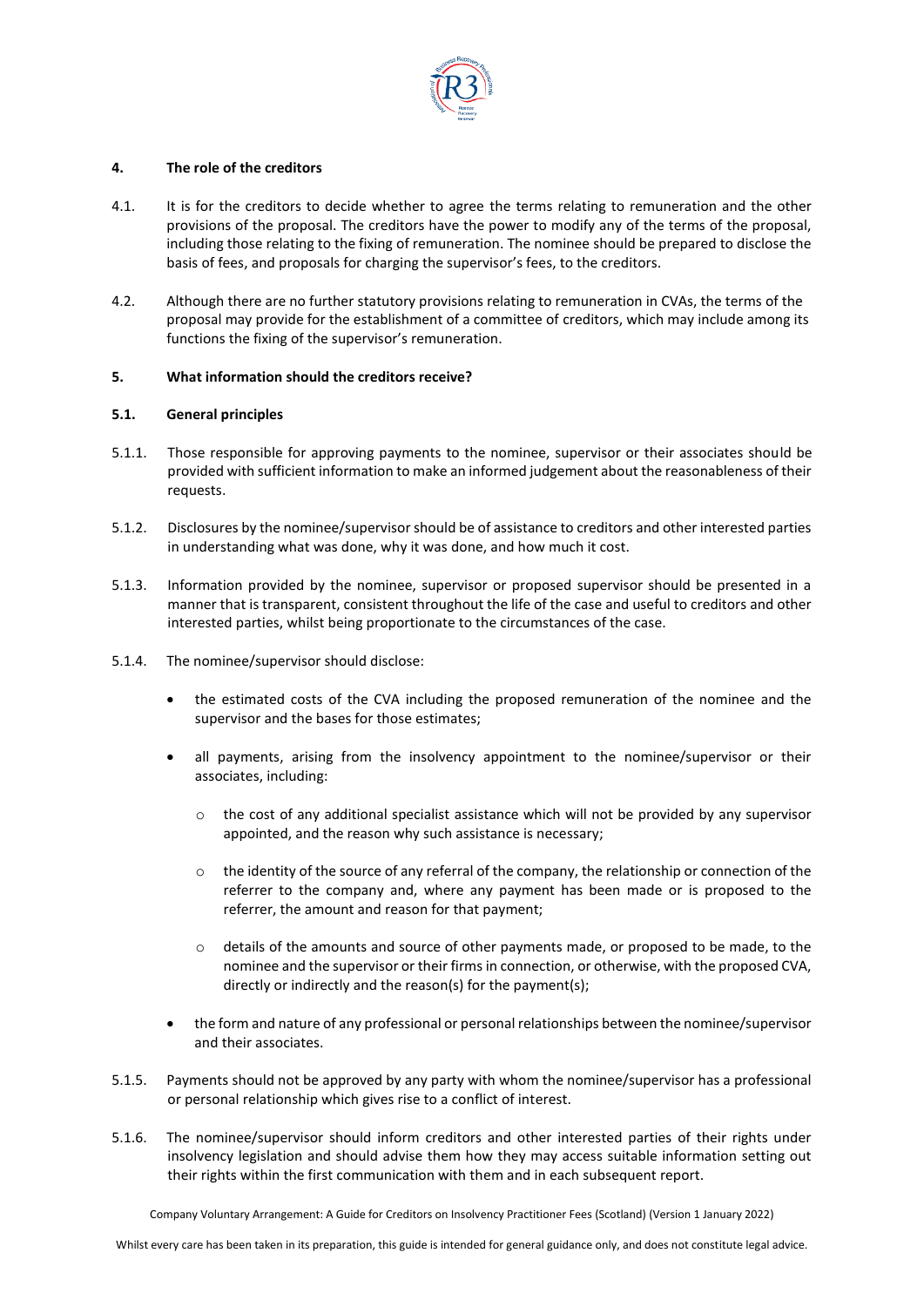

5.1.7. Where the nominee/supervisor sub-contracts out work that could otherwise be carried out by them or their staff, this should be drawn to the attention of creditors with an explanation of why it is being done, what is being done, and how much it will cost.

# **5.2. Key issues**

- 5.2.1. The key issues of concern to those with a financial interest in the level of payments from the insolvency estate will commonly be:
	- the work the nominee/supervisor anticipates will be done and why that work is necessary;
	- the anticipated payment for that work:
	- whether it is anticipated that the work will provide a financial benefit to creditors, and if so what anticipated benefit (or if the work provides no direct financial benefit, but is required by statute);
	- the work actually done and why that work was necessary;
	- the actual payment for the work;
	- whether the work has provided a financial benefit to creditors, and if so what benefit (or if the work provided no direct financial benefit but was required by statute).
- 5.2.2. When providing information about payments from an estate the nominee/supervisor should do so in a way which clearly explains the key issues. Narrative explanations should be provided to support any numerical information supplied. Such an approach allows creditors and other interested parties to better recognise the nature of the nominee/supervisor's role and the work they intend to undertake, or have undertaken, in accordance with the key issues.
- 5.2.3. The office holder should provide an indication of the likely return to creditors when seeking approval for the basis of their remuneration.
- 5.2.4. When approval for a set fee or a percentage basis is sought, the nominee/supervisor/proposed supervisor should explain why the basis requested is expected to produce a fair and reasonable reflection of the work that they anticipate will be undertaken. Where a set amount or a percentage basis is being used, an explanation should be provided of the direct costs included. The nominee/supervisor should not seek to separately recover sums already included in a set amount or percentage basis fee and should be transparent in presenting any information.

# **6. Expenses**

- 6.1. The proposal should include full disclosure of all expenses anticipated to be incurred during the CVA.
- 6.2. Expenses are any payments from the estate that are neither the nominee/supervisor's remuneration nor a distribution to a creditor or a member. Expenses also includes disbursements. Disbursements are payments which are first met by the nominee/supervisor, and then reimbursed to the nominee/supervisor from the estate.
- 6.3. Expenses are divided into those that do not need advance approval before they are charged to the estate (category 1) and those that do (category 2).
	- Category 1 expenses are payments to persons providing the service to which the expense relates who are not an associate of the nominee/supervisor. Category 1 expenses can be paid without prior approval.
	- Category 2 expenses are payments to associates. or which have an element of shared costs. Before being paid, category 2 expenses require approval in the same manner as the nominee/supervisor's remuneration. Category 2 expenses require approval whether paid directly from the estate or as a disbursement.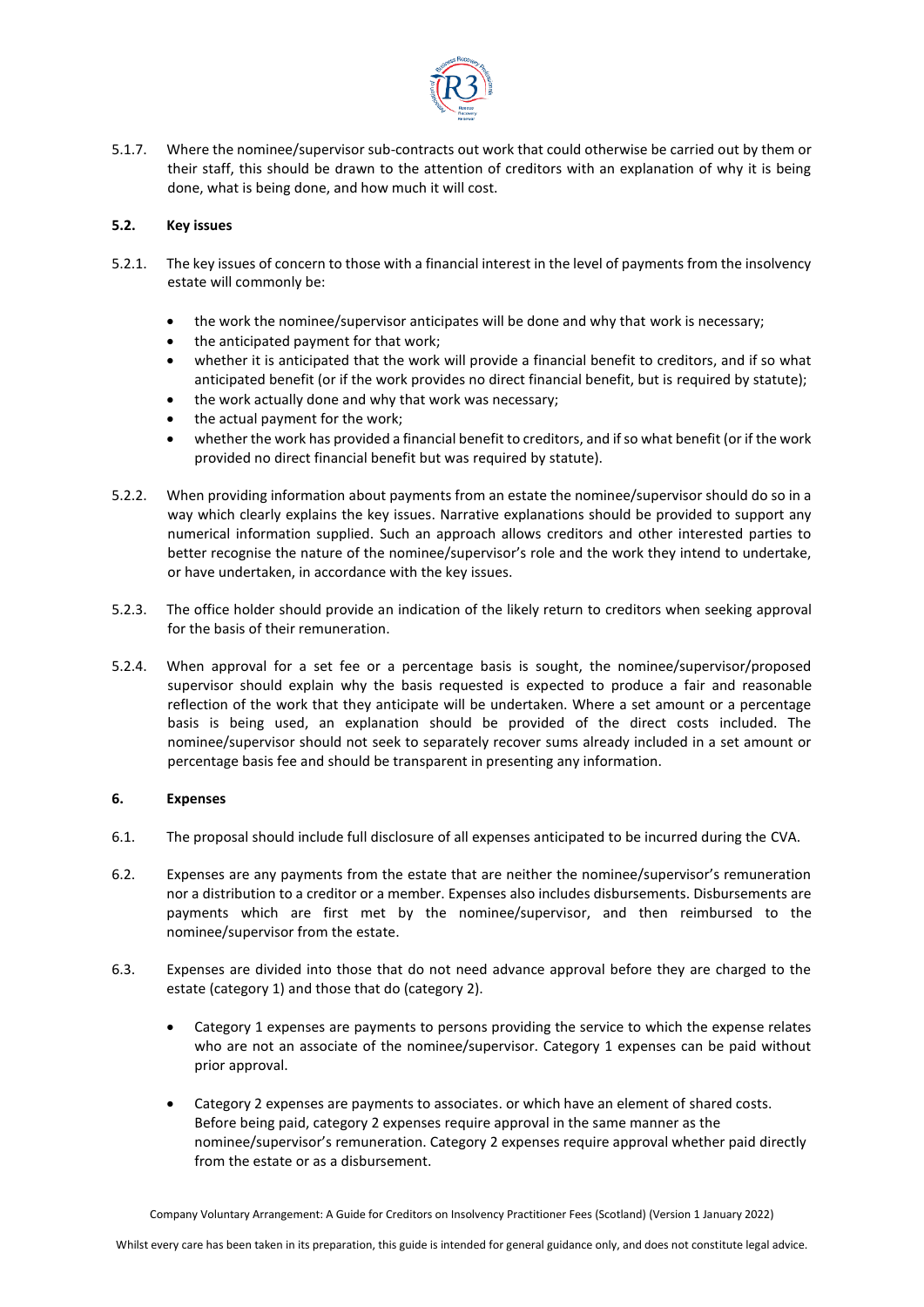

When seeking approval of category 2 expenses, the nominee/supervisor's should explain for each expense the basis on which the expense is being charged to the estate.

- 6.4. Any shared or allocated payments incurred by the nominee/supervisor or the nominee/supervisor's firm are to be treated as category 2 expenses and approval sought before payment. This is irrespective of whether the payment is being made to an associate because the nominee/supervisor will be deciding how the expenses are being shared or allocated between insolvency appointments. Requiring approval of these payments enables those who are approving the expenses to confirm that the approach being taken by the nominee/supervisor is reasonable.
- 6.5. If the nominee/supervisor has obtained approval for the basis of category 2 expenses, that basis may continue to be used in a sequential appointment where further approval of the basis of remuneration is not required, or where the nominee/supervisor is replaced.
- 6.6. The following are not permissible as either remuneration or an expense:
	- an expense or any other charge calculated as a percentage of remuneration;
	- an administration fee or charge additional to the nominee/supervisor's remuneration;
	- the recovery of any overheads other than those absorbed in the charge out rates.

## **7. Progress reports and the provision of additional information**

- 7.1. Following approval of the CVA, the supervisor should ensure that full disclosure is made, in reports to creditors, of the costs of the CVA and of any other sources of income of the supervisor, associates of the supervisor or their firm, in relation to the case. The supervisor should specify the amount of the remuneration that has been drawn, in accordance with the terms of the proposal. Any disclosure by the supervisor of payments, remuneration and expenses should be of assistance to those who have a financial interest in the level of payments in understanding what was done, why it was done and how much it cost. Reports should provide figures both for the period under review and on a cumulative basis and include a narrative update to support the numerical information supplied.
- 7.2. If the costs of the CVA have increased beyond previously reported estimates, the increase should be reported at the next available opportunity and an explanation of the increase provided.
- 7.3. The supervisor should also provide such additional information as may be required in accordance with paragraph 5.2. Requests for additional information should be treated in a fair and reasonable way and the provision of information should be proportionate to the circumstances of the case.
- 7.4. Where the basis of the remuneration of the nominee or supervisor has been fixed on the basis of time spent, the nominee or supervisor is required to provide certain information about the time spent on the case, free of charge, upon request by specified persons. The persons entitled to ask for this information are:
	- any director of the company; and
	- where the proposal has been approved, any creditor or member.
- 7.5. The information that must be provided is
	- the total number of hours spent on the case by the nominee or supervisor, and any staff;
	- for each grade of staff engaged on the matter, the average hourly rate at which work carried out by staff in that grade is charged; and
	- the number of hours spent on the matter by each grade of staff during that period.
- 7.6. The period for which the information must be provided is the period from appointment to the end of the most recent period of six months reckoned from the date of the nominee's or supervisor's appointment.